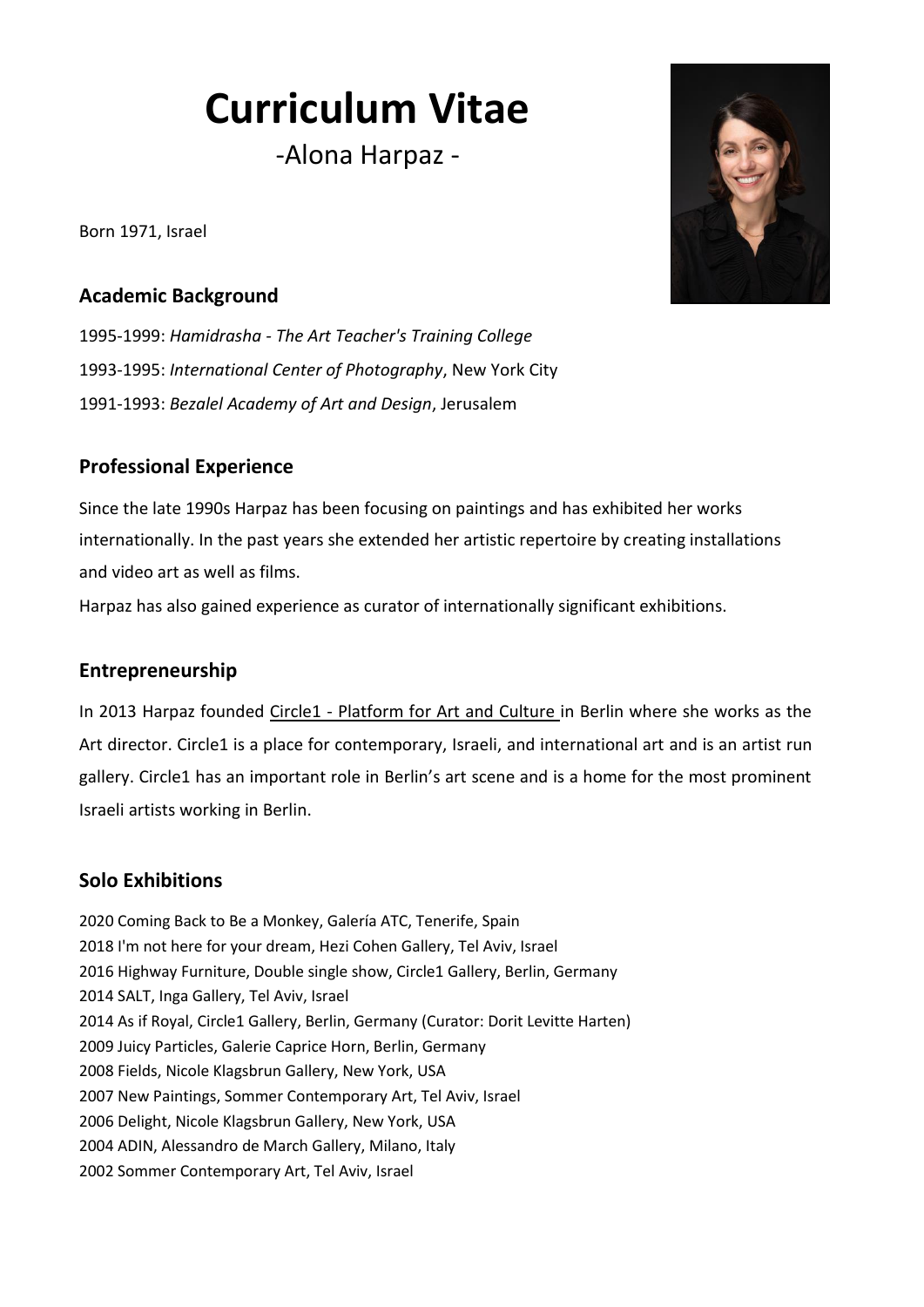2002 Mythos, Ramat Gan Museum, Israel 2001 De March & Solbiati, Milan, Italy 1999 Sommer Contemporary Art, Tel Aviv, Israel 1998 Notar Gallery, Tel Aviv, Israel

#### **Group Exhibitions**

2021 Nothing Personal, Nicole Klagsburn Gallery, New York, USA 2021 Art International Zyrich 2021, Zyrich, Switzerland 2021 Keine Leichte Sehnsucht, Netzwerk Jüdisches Leben e.V., Leipzig, Germany 2021 NordArt - Kunstausstellung, Büdelsdorf, Schleswig- Holstein, Germany 2021 Local Diamonds, Circle1 Gallery, Westendalle, Berlin, Germany 2020 The Artist as Curator's Art Vol. X, Schau Fenster, Berlin, Germany 2020 HEROICA, Circle1 Gallery at Schau Fenster, Berlin, Germany 2019 Art Madrid, represented by Galería ATC, Madrid, Spain 2019 CURIOUS ORANGES, Circle1 Gallery, Berlin, Germany 2019 NordArt, Kunstwerk Karlshütte, Büdelsdorf, Germany 2019 OMG! It's Sooo Cute, Circle1 Gallery, Berlin, Germany 2018 the land of promise- video art from israel, about israel, MODEM, Debrecen, Hungary 2018 Shop it, Haifa Museum of Art, Haifa, Israel 2018 What about Women's Rights?, Gallery Grand Canyon, Haifa, Israel 2018 Body Talk, Circle1 Gallery, Berlin, Germany 2017 Art without Borders, Circle1 & Transform! Europe, Berlin, Germany 2017 Manifest Destiny, Hezi Cohen Gallery, Tel Aviv, Israel 2017 Summer Group Exhibition, Hezi Cohen Gallery, Tel Aviv, Israel 2017 Musrara Mix Fextival 17, Jerusalem, Israel 2017 NordArt, Kunstwerk Karlshütte, Büdelsdorf, Germany 2017 Scenes of Displacement, Gallery R+, Art Academy of Szczecin, Szczecin, Poland 2017 Art without Borders, Transform! Europe, Vienna, Austria 2016 Mother, I have reached the land of my dreams, ID Festival, Radialsystem V, Berlin 2016 NordArt, Kunstwerk Karlshütte, Büdelsdorf, Germany 2015 RoundAbout, ID Festival, Radialsystem V, Berlin, Germany 2015 IL Israeli Longing, Projektraum Lotte, Stuttgart, Germany 2014 Set in Motion, Petach Tikva Museum of Art, Petach Tikva, Israel 2013 Opening Exhibition, Circle1 Gallery, Berlin, Germany 2012 Flying, Künstlerhaus Bethanien, Berlin, Germany 2012 Infinite Earth, collaboration with Mika Rottenberg, Petach Tikva Museum of Art, Petach Tikva, Israel (curator: Drorit Gur Arie) 2011 Dorothea, Ancient & Modern, London, Great Britain (curator: Mathias Dorenfeld) 2009 For your eyes only, de Markten, Brussels, Belgium 2006 Real Woman, Bait ba Namal, Tel Aviv, Israel 2005 Prague Biennial 2, Prague, Czech Republic 2005 Die Neuen Hebräer - 100 Jahre Kunst in Israel, Martin-Gropius-Bau, Berlin, Germany

(curator: Dorit Levitte Harten)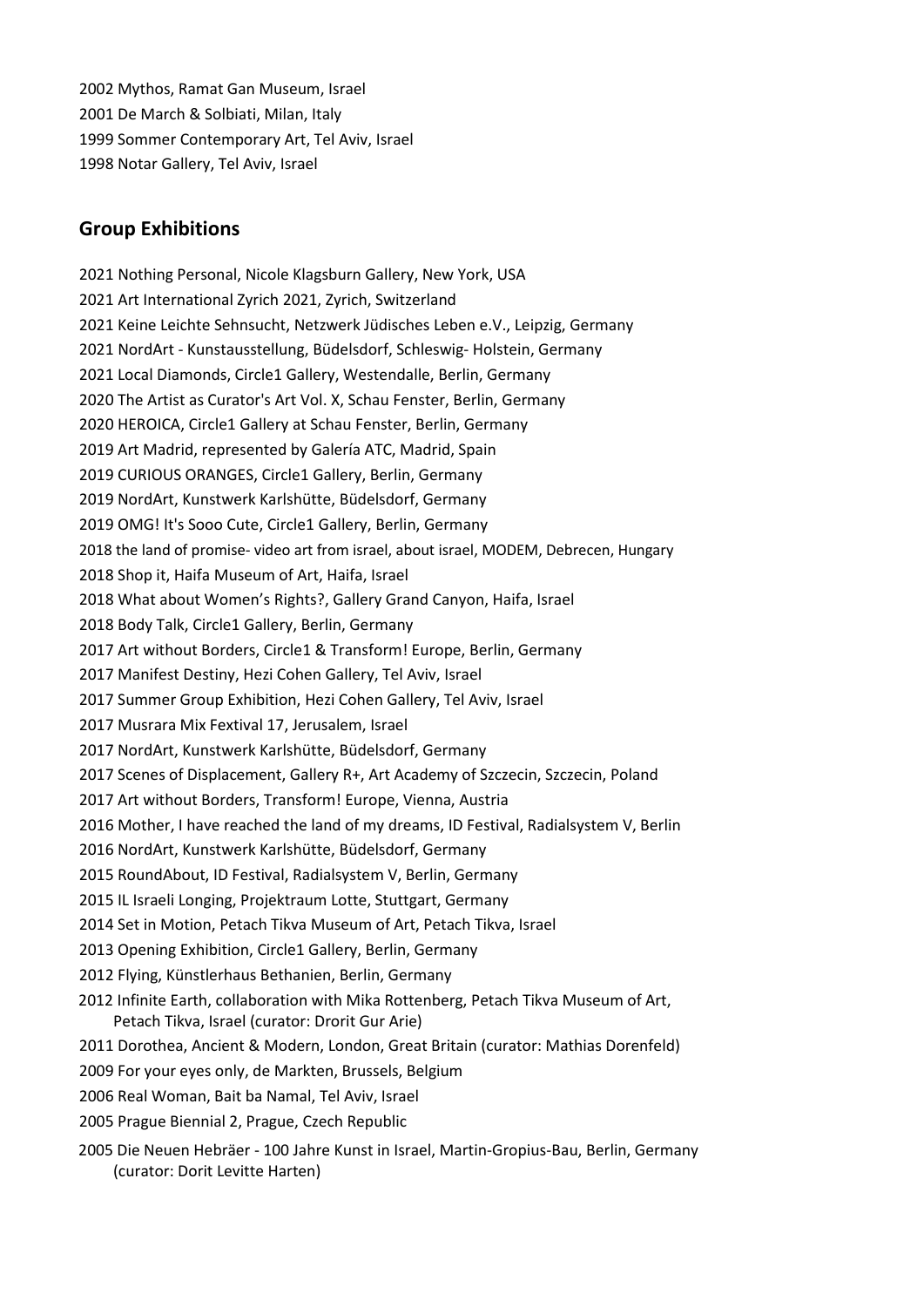2004 Portraits de Femmes de la Bible, Paris-Musées, Paris, France 2004 Romantica, Sommer Contemporary Art, Tel Aviv, Israel 2004 Sommer in Zürich, Sommer Contemporary Art, Zürich, Switzerland 2003 Affirmative Action, Tel Aviv Museum, Israel 2001 Tirana Biennale 1, Albania 2001 Focus on Painting, Haifa Museum of Art, Israel 2000 Hamidrasha, Maalot, Israel (curator: Yair Garbuz) 2000 Wish List, Israel Museum, Jerusalem, Israel 2000 Suns, Tel Aviv Museum, Israel 1999 Platforma, Sommer Contemporary Art, Tel Aviv, Israel

## **Curatorial work**

2020 Heroica, Schau Fenster Berlin, Germany (in cooperation with Circle1 Gallery) 2019 CURIOUS ORANGES, Circle1 Gallery, Berlin, Germany (in cooperation with Yoav Efrati) 2018 Body Talk, Circle1 Gallery, Berlin, Germany (in cooperation with Ofir Dor) 2017 Bad Intentions, Circle1 Gallery, Berlin, Germany (in cooperation with Avi Pitchon) 2017 Izrael Banzai, A Collection, Pop-up Gallery, Berlin, Germany 2017 Scenes of Displacement, Gallery R+, Art Academy of Szczecin, Szczecin, Poland 2016 Mother, I have reached the land of my dreams, ID Festival, Radialsystem V, Berlin 2015 RoundAbout, ID Festival, Radialsystem V, Berlin, Germany

# **Collections**

TEA Tenerife Espacio de las Artes Collection Israel Museum Collection Richard Prince Collection Anita & Poju Zabludowicz Collection Wendy Fisher Collection Barbara Gladstone Collection Chadra Collection Michael L. Hittleman Collection Sami & Anette Bollag Collection

> [http//www.alona-harpaz.com](http://www.alona-harpaz.com/) [a.harpaz@circle1berlin.com](mailto:a.harpaz@circle1berlin.com)

\_\_\_\_\_\_\_\_\_\_\_\_\_\_\_\_\_\_\_\_\_\_\_\_\_\_\_\_\_\_\_\_\_\_\_\_\_\_\_\_\_\_\_\_\_\_\_\_\_\_\_\_\_\_